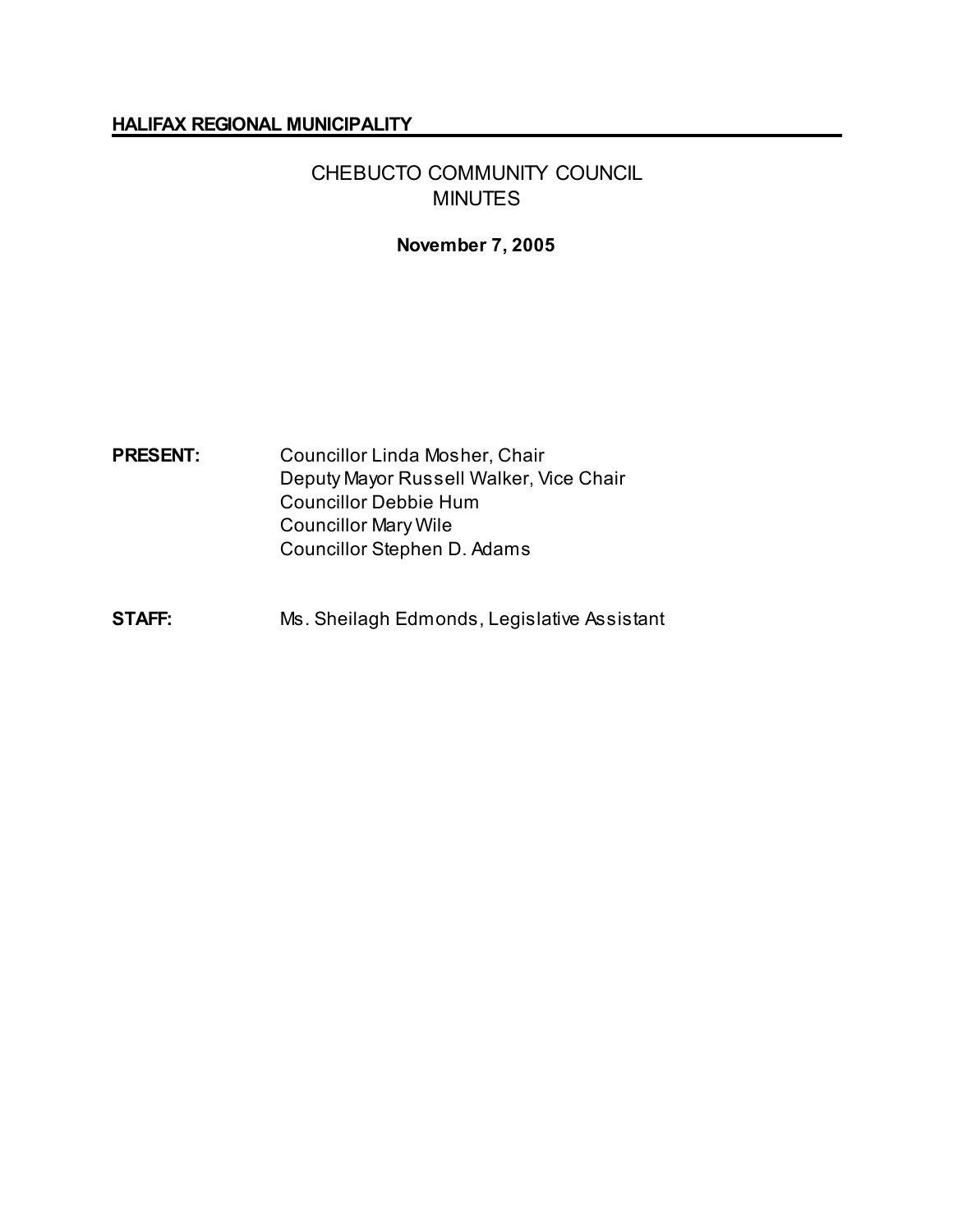# TABLE OF CONTENTS

| 1.             |                                                                                                                                                                                                                                                                                                                                                                                                                                                                                                             |  |  |  |
|----------------|-------------------------------------------------------------------------------------------------------------------------------------------------------------------------------------------------------------------------------------------------------------------------------------------------------------------------------------------------------------------------------------------------------------------------------------------------------------------------------------------------------------|--|--|--|
| 2.             |                                                                                                                                                                                                                                                                                                                                                                                                                                                                                                             |  |  |  |
| 3.             | APPROVAL OF THE ORDER OF BUSINESS AND APPROVAL OF ADDITIONS                                                                                                                                                                                                                                                                                                                                                                                                                                                 |  |  |  |
| 4.             | 4.1<br>4.1.2 Proposed Sign - Shoppers Drug Mart, Herring Cove Road  4<br>4.1.3 Re-Zone Ralston Avenue and Pearson Avenue from R2 General<br>Residential to R1 Single Family Dwelling Designation                                                                                                                                                                                                                                                                                                            |  |  |  |
| 5.             | 4.1.5 Update on Melvin Road (Purcell's Cove area)  5<br>4.1.7 Rock Pile - 182 Milsom Avenue, Halifax  5<br>4.1.8 Request to Have the Reclaimed Parkland at the Corner of<br>Parkland Drive and Langbrae Drive Named in Honour of the Year                                                                                                                                                                                                                                                                   |  |  |  |
| 6.             |                                                                                                                                                                                                                                                                                                                                                                                                                                                                                                             |  |  |  |
| 7 <sub>1</sub> |                                                                                                                                                                                                                                                                                                                                                                                                                                                                                                             |  |  |  |
| 8.             |                                                                                                                                                                                                                                                                                                                                                                                                                                                                                                             |  |  |  |
| 9.             | CORRESPONDENCE, PETITIONS AND DELEGATIONS  6<br>9.1<br>. 6<br>9.1.1 Response from The Honourable Minister Kerry Morash dated<br>June 29, 2005, received in the Municipal Clerk's Office on October<br>12, 2005 re: Governor's Brook Development.<br>6<br>9.1.2 E-mail from Ms. Kelly Greenwood dated October 15, 2005 re:<br>Berkshire Close<br>$\overline{0}$ .<br>9.1.3 Letter from Ms. Betty Fry, PRO, Fairview Branch, NS 142 dated<br>October 17, 2005 re: Reclaiming Parkland in Honour of Veterans 6 |  |  |  |

**2**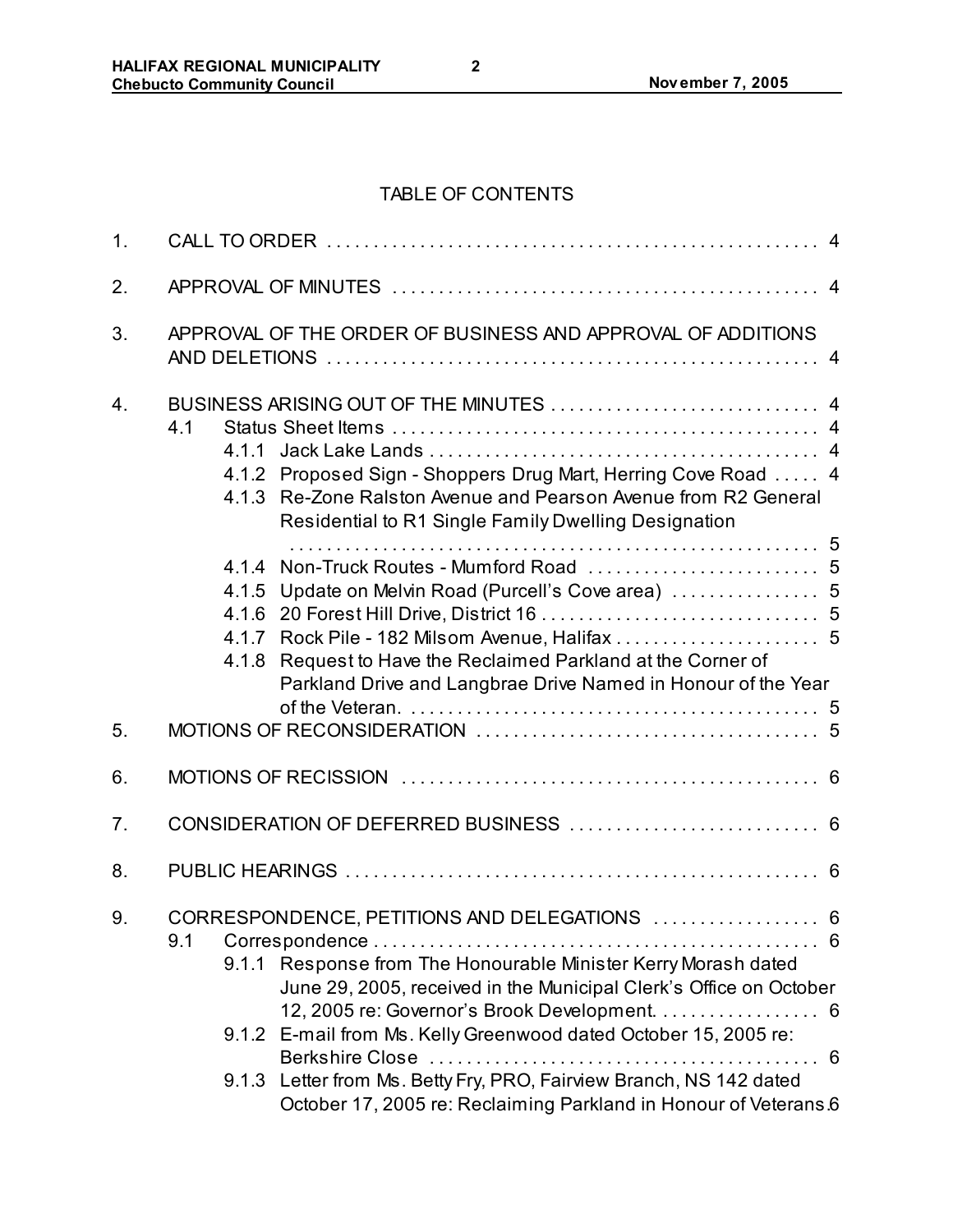|     | 9.2<br>9.3     | 9.3.1  |                                                                                                             |  |
|-----|----------------|--------|-------------------------------------------------------------------------------------------------------------|--|
| 10. | <b>REPORTS</b> |        |                                                                                                             |  |
|     | 10.1           |        |                                                                                                             |  |
|     |                | 10.1.1 | Case 00797: Stage II Development Agreement to Permit a<br>Funeral Home at 339 Lacewood Drive  8             |  |
|     |                | 10.1.2 | Case 00816: Application for Stage II Development<br>Agreement to Permit a 145 Unit Apartment Building at    |  |
|     |                | 10.1.3 | Case 00795: As-of-Right Development along the Bedford                                                       |  |
|     | 10.2           |        |                                                                                                             |  |
|     |                | 10.2.1 | Maintenance to the Welcome to Halifax Sign on the St.<br>Margaret's Bay Road - Councillors Mosher/Adams  11 |  |
| 11. |                |        |                                                                                                             |  |
| 12. |                |        |                                                                                                             |  |
| 13. |                |        |                                                                                                             |  |
| 14. |                |        |                                                                                                             |  |
| 15. |                |        |                                                                                                             |  |
| 16. |                |        |                                                                                                             |  |

**3**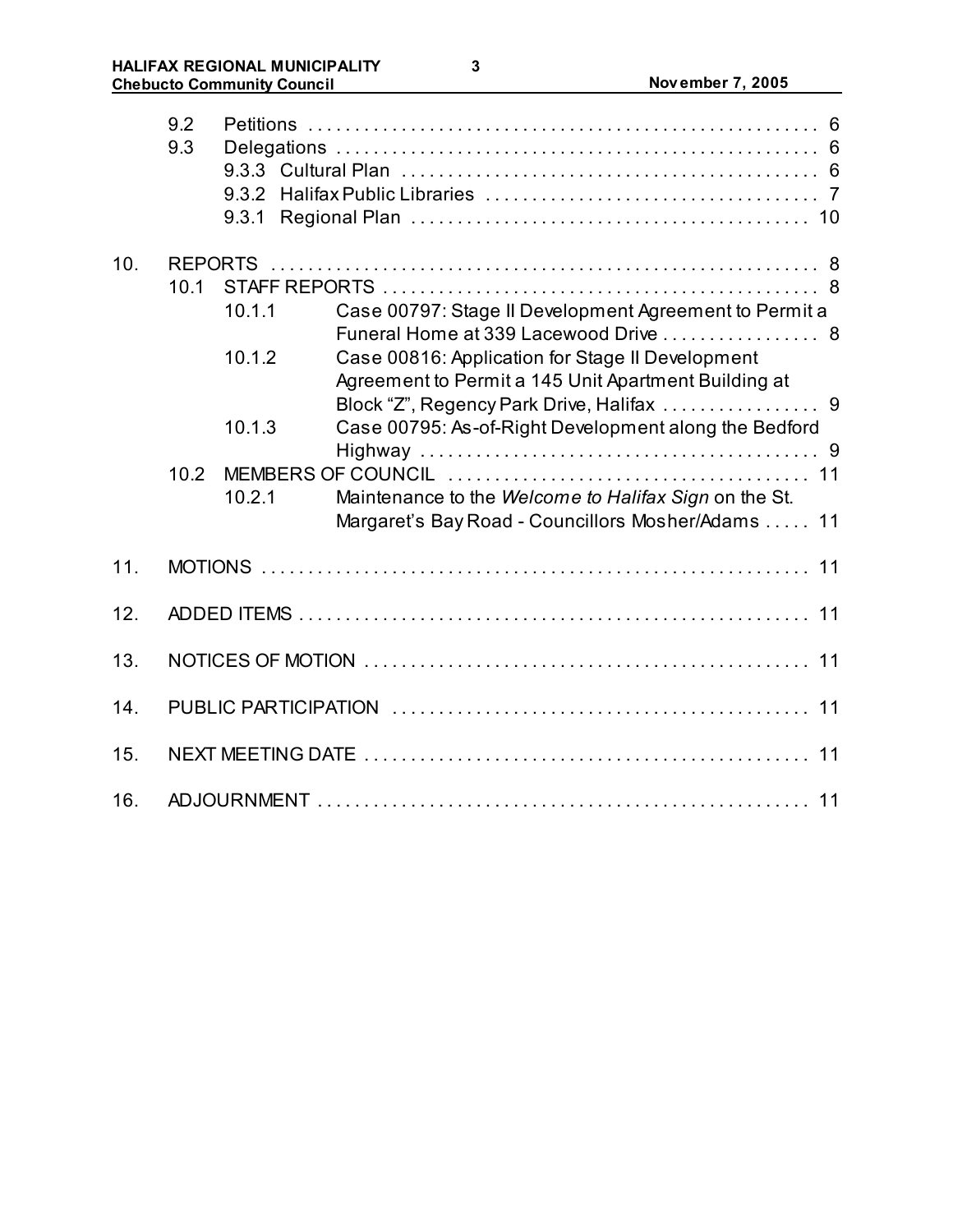# **1. CALL TO ORDER**

The Chair called the meeting to order at 7:03 p.m. in the Keshen Goodman Library, Halifax.

# **2. APPROVAL OF MINUTES**

**MOVED by Deputy Mayor Walker, seconded by Councillor Hum, the minutes of the regular meeting of October 3, 2005 and the minutes of the Special Joint Meeting with Peninsula Community Council of October 3, 2005 be approved. MOTION PUT AND PASSED.**

# **3. APPROVAL OF THE ORDER OF BUSINESS AND APPROVAL OF ADDITIONS AND DELETIONS**

Councillor Hum noted that she and Councillor Mosher would be away during Chebucto Community Council's regular December meeting and requested, therefore, the December meeting be rescheduled.

**MOVED by Councillor Hum, seconded by Councillor Wile that the next regular meeting of Chebucto Community Council, originally scheduled for December 5, 2005 be rescheduled to December 12, 2005, 7:00 p.m., in the Keshen Goodman Library. MOTION PUT AND PASSED**.

**MOVED by Councillor Hum, seconded by Councillor Wile that items 9.3.2 and 9.3.3 be moved ahead of item 9.3.1 MOTION PUT AND PASSED.**

**MOVED by Councillor Hum, seconded by Councillor Walker, the agenda as amended be approved. MOTION PUT AND PASSED.**

# **4. BUSINESS ARISING OUT OF THE MINUTES**

- **4.1 Status Sheet Items**:
- **4.1.1 Jack Lake Lands**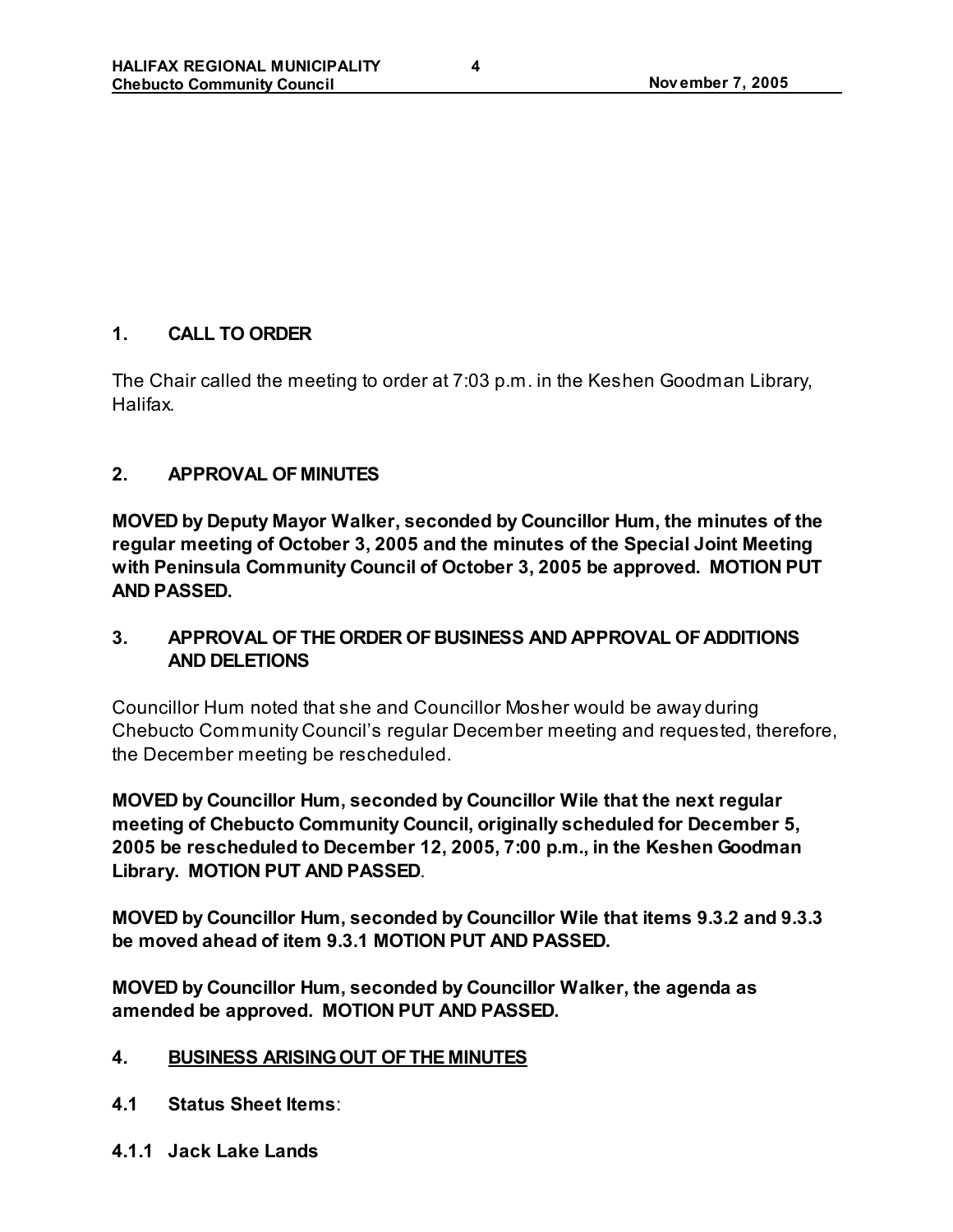Councillor Adams noted that the landowners are not willing to pursue the option of a land exchange. He advised that this item can be removed from the status sheet.

### **4.1.2 Proposed Sign - Shoppers Drug Mart, Herring Cove Road**

C An information report dated October 27, 2005 was submitted. This item is to be removed from the status sheet.

## **4.1.3 Re-Zone Ralston Avenue and Pearson Avenue from R2 General Residential to R1 Single Family Dwelling Designation**

C A staff report dated October 26, 2005 was submitted.

In referring to the submitted report, Deputy Mayor Walker advised that he supported Alternative 3 and was prepared to move a motion in that regard.

**MOVED by Deputy Mayor Walker, seconded by Councillor Hum that Chebucto Community Council consider amending the Halifax Peninsula Zoning Map to rezone the Ralston Avenue Area, bounded by the Bi- Centennial Highway, Mumford Road, Joseph Howe Drive, and Pennington Street and as more particularly identified on Map 1 of the October 26, 2005 staff report, from R-2 to R-1, by scheduling a public hearing."** 

In moving the motion, Deputy Mayor Walker advised that he would like staff to hold a public meeting prior to a public hearing.

### **MOTION PUT AND PASSED.**

### **4.1.4 Non-Truck Routes - Mumford Road**

Deputy Mayor Walker indicated that the matter was now closed because the residents are generally pleased with situation, and advised that this item can be removed from the status sheet.

### **4.1.5 Update on Melvin Road (Purcell's Cove area)**

Councillor Adams advised that he has not received anything from staff. Noting that winter was approaching, he requested the Legislative Assistant to forward a reminder to staff. This item is to remain on the status sheet.

### **4.1.6 20 Forest Hill Drive, District 16**

No update was received. To remain on the status sheet.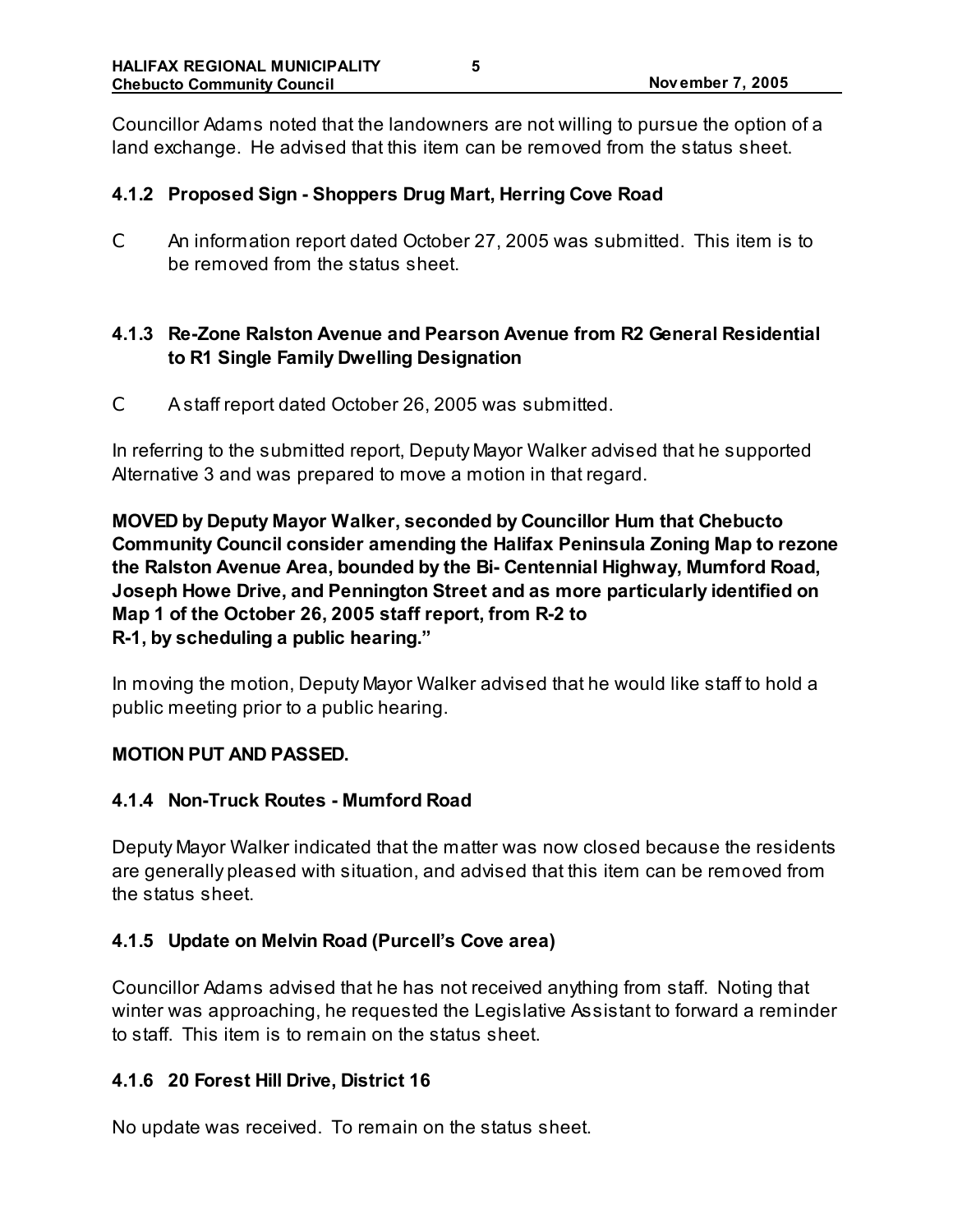#### **4.1.7 Rock Pile - 182 Milsom Avenue, Halifax**

No update was received. To remain on the status sheet.

**4.1.8 Request to Have the Reclaimed Parkland at the Corner of Parkland Drive and Langbrae Drive Named in Honour of the Year of the Veteran.**

**MOVED by Councillor Wile, seconded by Deputy Mayor Walker that Chebucto Community Council request staff provide a report on naming the reclaimed parkland at the corner of Parkland Drive and Langbrae Drive as Veterans Memorial Park. MOTION PUT AND PASSED.**

This item is to remain on the status sheet.

- **5. MOTIONS OF RECONSIDERATION None**
- **6. MOTIONS OF RECISSION None**
- **7. CONSIDERATION OF DEFERRED BUSINESS None**
- **8. PUBLIC HEARINGS- None**
- **9. CORRESPONDENCE, PETITIONS AND DELEGATIONS**
- **9.1 Correspondence**
- **9.1.1 Response from The Honourable Minister Kerry Morash dated June 29, 2005, received in the Municipal Clerk's Office on October 12, 2005 re: Governor's Brook Development.**
- C A letter dated June 29, 2005 from the Honourable Kerry Morash, Minister of Environment and Labour was submitted.

The Chair noted that she was circulating the letter to Community Council for information. She advised that it was in response to her letter pertaining to Governor's Brook Development.

Councillor Adams pointed out that the letter appears to have been copied to the former MLA of the area in error, and he suggested that it be forwarded on to the present MLA, Michele Raymond, **to which it was agreed.**

### **9.1.2 E-mail from Ms. Kelly Greenwood dated October 15, 2005 re: Berkshire Close**

The Chair noted that an e-mail from Ms. Kelly Greenwood regarding 'Errors and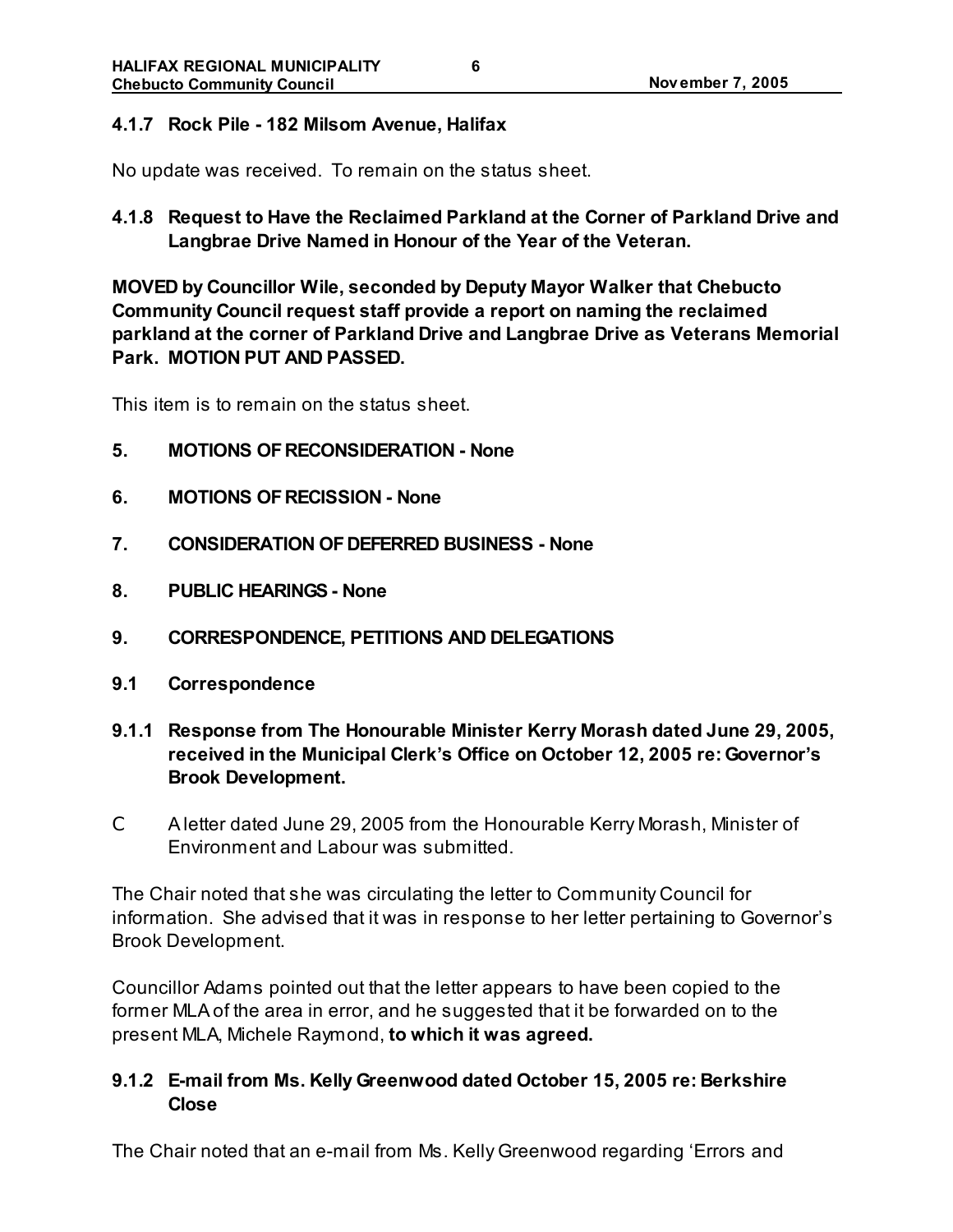Omissions - Chebucto Community Council Minutes of September 12, 2005' and the Chair's response to the e-mail was submitted.

# **9.1.3 Letter from Ms. Betty Fry, PRO, Fairview Branch, NS 142 dated October 17, 2005 re: Reclaiming Parkland in Honour of Veterans.**

The Chair advised that a letter dated October 17, 2005 from Betty Fry, PRO Fairview Branch N.S. 142 regarding a request to have the reclaimed parkland at the corner of Parkland Drive and Langbrae Drive named in honour of the Year of the Veteran was submitted.

**9.2 Petitions** - None

### **9.3 Delegations**

### **9.3.3 Cultural Plan - Holly Richardson**

During the approval of the agenda, Community Council moved this item up on the agenda.

Ms. Holly Richardson, Community Developer, addressed Community Council and provided an update on the HRM Cultural Plan process. A copy of her presentation was submitted.

In her remarks, Ms. Richardson provided background information on the HRM Cultural Plan, the formation of the Cultural Advisory Committee, and the work the Committee has been carrying out to date. She went on to note that the Committee was gearing up for more community consultation, and starting November 16 they will be holding six public consultation sessions throughout HRM. Ms. Richardson advised that the Committee anticipates having the Plan to Regional Council in early January and final approval in February. Ms. Richardson then reviewed the key areas the Committee has identified to achieve strategic, long-term outcomes; and further elaborated on the five strategic directions, as outlined in her submission. She concluded her presentation advising of the opportunities for HRM that could be achieved with the HRM Cultural Plan.

The Chair thanked Ms. Richardson for her presentation, and encouraged all those present to attend the open houses as listed in Ms. Richardson's submission. In particular, she noted the open houses to be held November 28<sup>th</sup> at City Hall and November 30<sup>th</sup> at Halifax West High School.

# **9.3.2 Halifax Public Libraries**

During the approval of the agenda, Community Council moved this item up on the agenda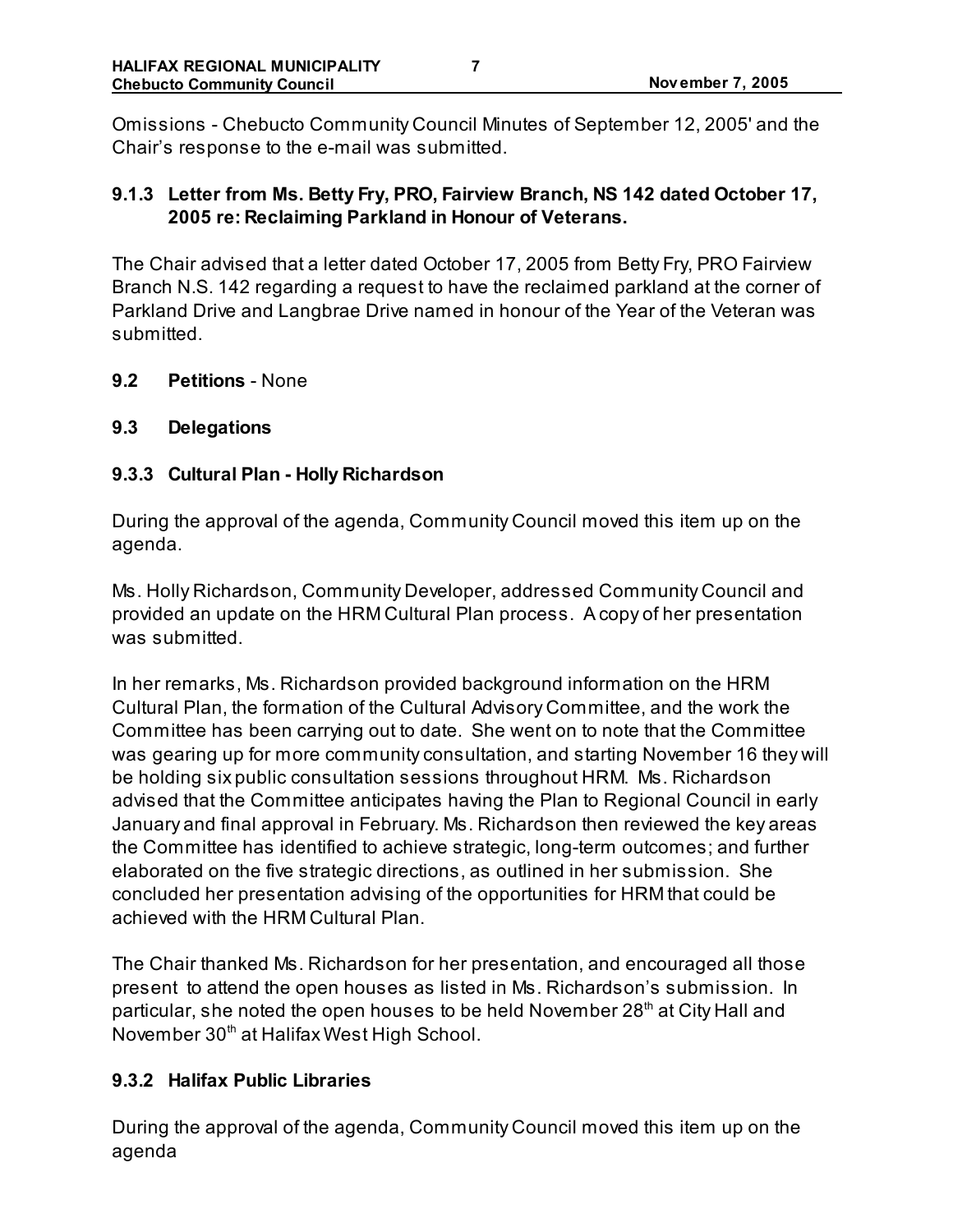Mr. Leo McKenna, Chair of the Halifax Regional Library Board, and Ms. Susan McLean, Deputy CEO, Director of Public Services, HRM Library were in attendance to give a presentation on the Facilities Plan for the Regional Library over the next 10 years. Highlights of their remarks are as follows:

- 1. first priority is the replacement of the Spring Garden Road Library
- 2. second priority is the replacement of the Woodlawn branch
- 3. third priority is a new Bedford Library and the expansion of the Keshen Goodman Library
- 4. fourth priority is the Musquodoboit area and the eastern rural part of **HRM**
- Captain William Spry Library is part of a national pilot project which aims to better serve marginalised communities - focussing in on the Greystone Community - project has been ongoing on for two years, and funding has been received for an additional two years.
- Major issue facing the Captain William Spry Library is refurbishing, no work has been done since1994.
- Keshen Goodman Library is facing increased demand for services due to the huge growth in population of the area and the diversity of the population - looking at increasing staff.
- Youth has become a major issue at the Keshen Goodman Library this will require an effort to involve them positively in the branch.

The Chair thanked Mr. McKenna and Ms. McLean for their presentation.

# **MOVED by Councillor Walker, seconded by Councillor Hum that items 10.1.1, 10.1.2, and 10.1.3 be dealt with at this time. MOTION PUT AND PASSED.**

**10. REPORTS**

# **10.1 STAFF REPORTS**

# **10.1.1 Case 00797: Stage II Development Agreement to Permit a Funeral Home at 339 Lacewood Drive.**

C A staff report dated October 20, 2005 was submitted.

Ms. Jaime Smith, Planner I, addressed Community Council and outlined the request by Stewart McKelvey Stirling Scales, on behalf of Alderwoods Group Canada Inc., to approve the Stage II development agreement to permit a funeral home at Parcel C-1, 339 Lacewood Drive, Halifax, as contained in the submitted staff report.

Ms. Smith responded to questions from Community Council.

In response to a question by Deputy Mayor Walker, Ms. Smith advised that the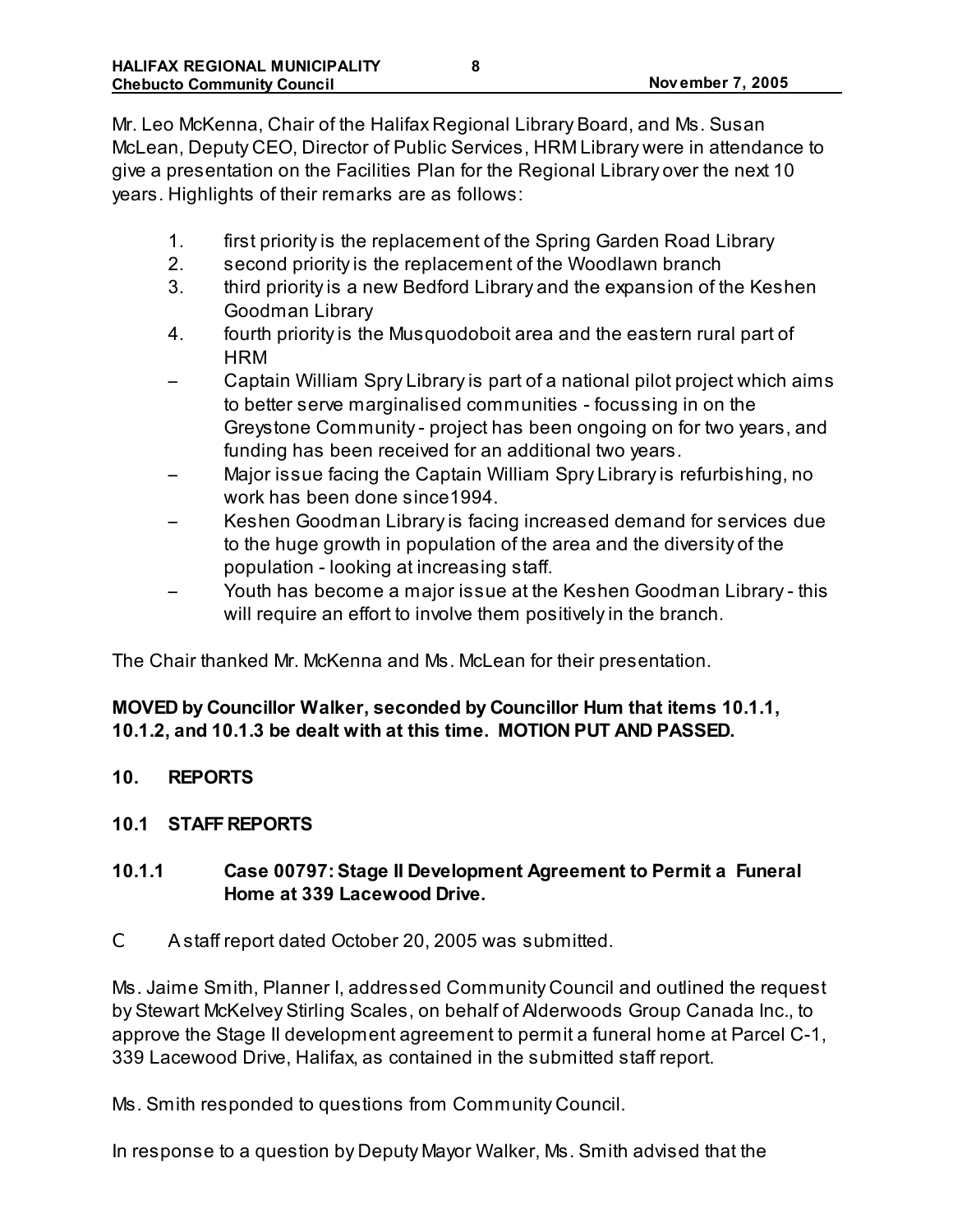applicant has stated they will begin development within the two-year timeframe as contained in the Agreement

The Chair noted that the report indicates there will not be a traffic impediment with this proposal. She suggested, however, if the funeral home provides visitation services, which are usually mid to late afternoon and early evening, this could have an impact on the traffic.

Councillor Hum requested that Traffic Services carry out an evaluation on Stratford Way once construction is completed to ensure visibility and accessibility are not compromised.

# **MOVED by Councillor Wile, seconded by Councillor Walker that Chebucto Community Council:**

- **1. Approve the Stage II development agreement, included as Attachment A of the October 20, 2005 staff report, to permit a funeral home at 339 Lacewood Drive, Halifax.**
- **2. Require that the development agreement be signed and delivered within 120 days, or any extension thereof granted by Community Council on request of the applicant, from the date of final approval by Community Council and any other bodies as necessary, whichever is later, otherwise this approval will be void and obligations arising hereunder shall be at an end.**

### **MOTION PUT AND PASSED.**

- **10.1.2 Case 00816: Application for Stage II Development Agreement to Permit a 145 Unit Apartment Building at Block "Z", Regency Park Drive, Halifax**
- C A staff report dated October 25, 2005 was submitted.

Ms. Jaime Smith, Planner I, addressed Community Council and outlined the application by Clayton Developments Limited on behalf of S. Hanias, to enter into a Stage II development agreement for Block "Z", Regency Park Drive, Clayton Park West, to permit a 145 unit multiple dwelling building, as contained in the submitted staff report.

Ms. Smith and Mr. Michael Hanusiak, Senior Vice President, Clayton Developments responded to questions.

In response to a concern expressed by Councillor Wile with regard to the exterior of the building being very plain looking and lacking character, Mr. Hanusiak advised that he would pass on this concern to Mr. Hanias. Mr. Hanusiak indicated that he was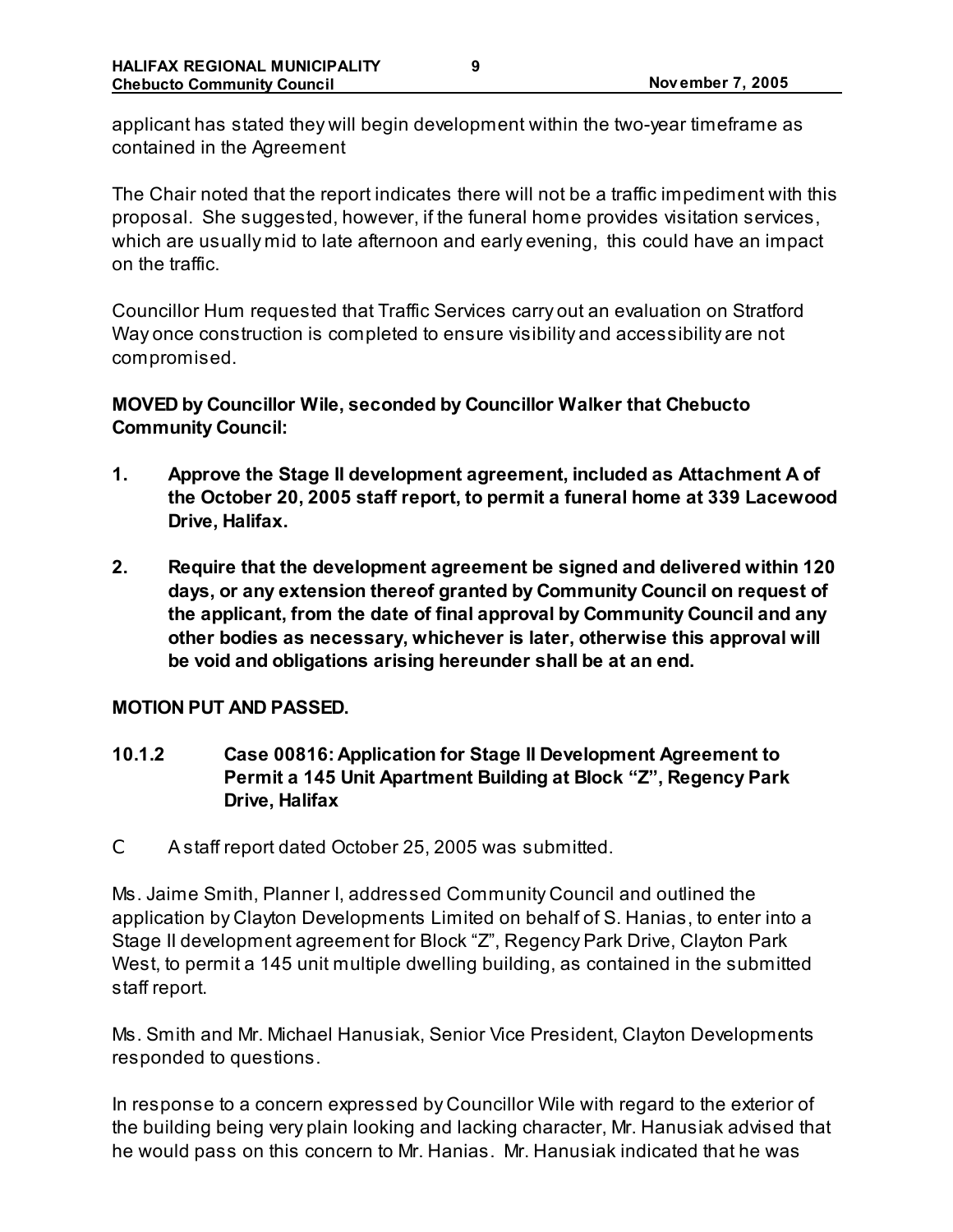quite certain Mr. Hanias would address the concern about aesthetic feature of the building.

Councillor Hum noted the clause in the agreement pertaining to the development of a multi-use trail, and advised that as Regency Park Drive is developed the linkages of trails become critically important. She suggested that staff involve the North West Trails Group in this aspect, if it has not already been done.

# **MOVED by Councillor Wile, seconded by Councillor Adams that Chebucto Community Council:**

- **1. Approve the Stage II development agreement, included as Attachment A of the October 25, 2005 staff report, to permit a 145 unit multiple dwelling building at Block "Z" Regency Park Drive, Clayton Park West.**
- **2. Approve amendments to the amending Stage II development agreement, included as Attachment B of the October 25, 2005 staff report, to permit a re-subdivision of Block "X", Regency Park Drive, Halifax.**
- **3. Require that the development agreements be signed and delivered within 120 days, or any extension thereof granted by Community Council on request of applicant, from the date of final approval by Community Council and any other bodies as necessary, whichever is later, otherwise this approval will be void and obligations arising hereunder shall be at an end.**

### **MOTION PUT AND PASSED.**

# **10.1.3 Case 00795: As-of-Right Development along the Bedford Highway**

C A supplementary staff report dated October 20, 2005 was submitted.

**MOVED by Councillor Hum, seconded by Deputy Mayor Walker that Chebucto Community Council give First Reading to the proposed amendments to the Mainland Area of the Halifax Land Use Bylaw as contained in Attachment A of the October 20 supplementary report to limit the height of residential buildings in the C-2A and C-2B Zones to 35 feet; and to repeal the provision allowing development on septic and wells along the Bedford Highway, and to schedule a public hearing for December 12, 2005. MOTION PUT AND PASSED.**

# **9.3.1 Regional Plan**

Mr. Marcus Garnet, Planner, was in attendance to provide an update on the Regional Plan. Other staff in attendance to assist with the presentation were Mr. John Charles, Mr. Peter Duncan, Mr. Roger Wells, Mr. Fred Wendt, and Mr. David McCusker.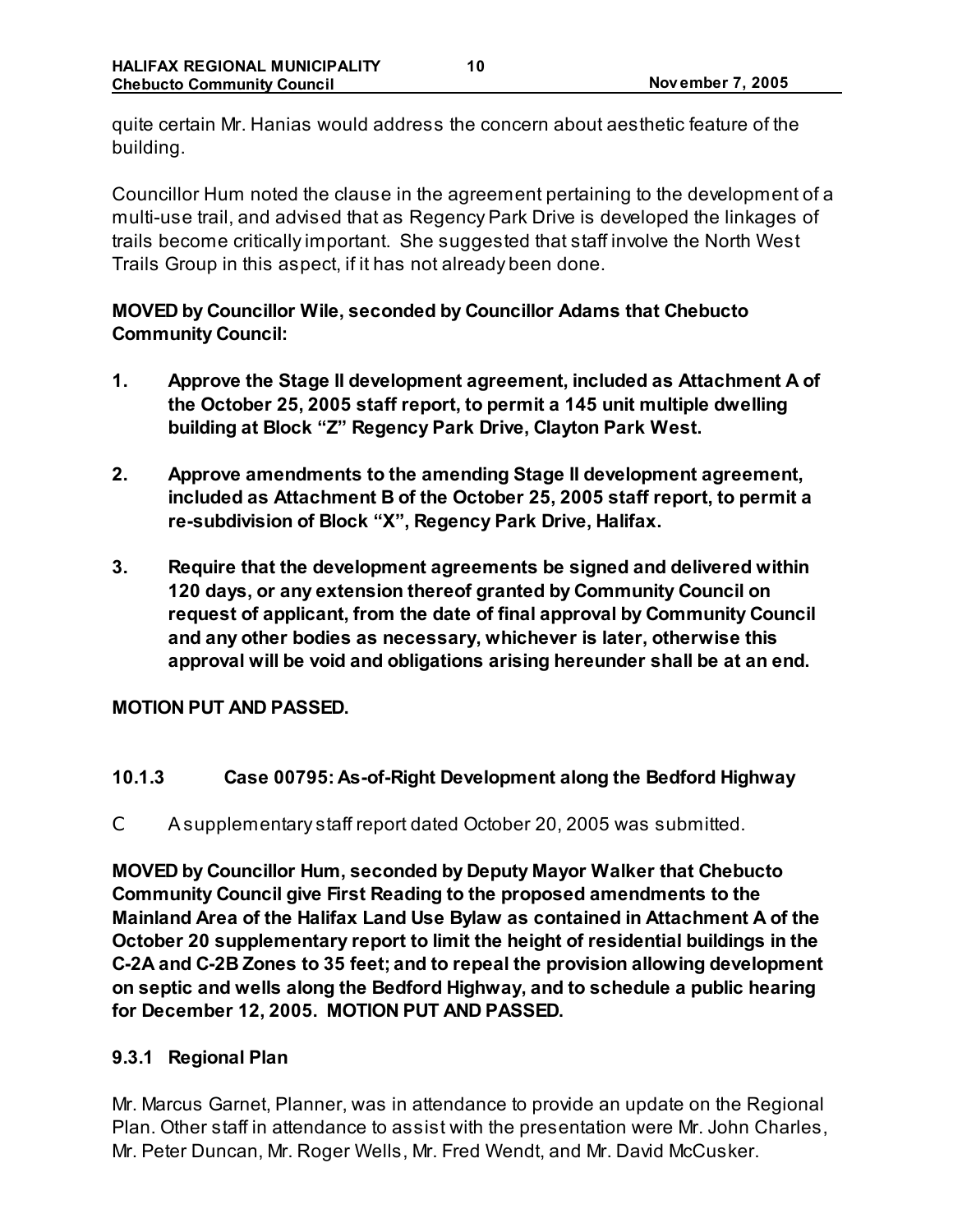In his remarks, Mr. Garnet provided an overview of the Regional Plan, highlighting the changes made since last spring and, in particular, changes affecting the jurisdiction of Chebucto Community Council. In conclusion, he advised that a summary of the public feedback will be provided to Regional Council and Council will then be asked to set a public hearing date. Mr. Garnet advised that staff is anticipating the public hearing to be scheduled in January.

The Chair advised that usually when presentations are made, Community Council does not permit questions from the public, however, in this instance it would be allowed.

Staff then responded to the following comments and questions put forward in response to the Regional Plan presentation:

Mary Ann McGraw, Hamshore Drive - addressed the issue of transit links - noted that she can drive to the Bayers Lake Business Park in five minutes from her residence, but to take the bus, the trip takes an hour. She suggested that consideration be given to not only linking communities, but linking the places where people live to their place of work.

Mr. Kevin Umlah - questioned how the Plan will interact with the Herring Cove Streetscape Study.

Mr. Frank Hope, Woodens River Watershed Environmental Association - noted that his Association continues to run into problems with the Department of National Environment Integrated Resource Management Process and the categories of land use designation they have assigned, and he asked the planners to explain how they intend to reconcile the land use designations in the Plan with the DNR categories of land use. Secondly, in reference to the First Pillar and the importance of planning being based on watershed rather than communities, he requested assurance that the community visioning process will include consideration of watersheds rather than the individual communities within those watershed. He noted that the activities in the upper half of the watershed affect the communities downstream

Linda Christensen Robinson - expressed concern that shopping centres have been chosen as areas on which to build communities and that there does not seem to be any social element for the Plan, and that it is based more on economics than the people.

Patricia Cully, Albion Road - noted there was a lot of emphasis on residential in the regional centre and as well, in the economic portion there is a lot of emphasis on the residential. She cautioned against this, pointing out the trend Vancouver is such that, because it has become so residential-oriented, rush hour traffic is now reversed.

Randy, representing the Canadian Paraplegic Association of Nova Scotia advised that